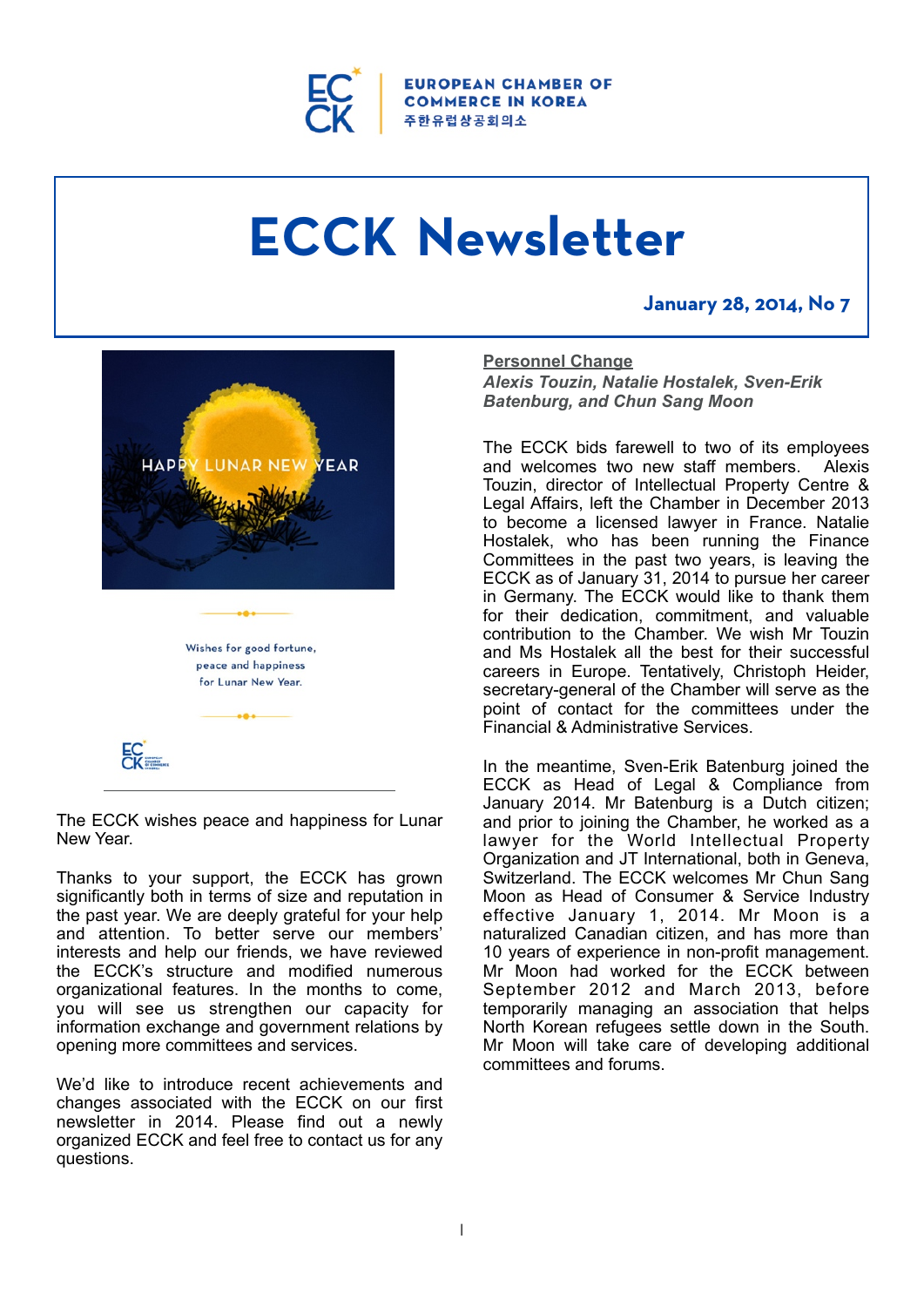

#### **ECCK President Attended Blue House Meeting**

Thilo Halter, president of the ECCK, was invited to a meeting with foreign investors held by the Blue House on January 9, 2014. Representatives of foreign chambers of commerce and CEOs of international firms had a chance to share opinions to improve Korea's business environment. Mr Halter raised a number of issues that had been of concern among the foreign business community. In particular, he voiced for a 'predictable business and regulatory environment.'

The atmosphere of the meeting was open and practical. Minister of Trade, Industry, and Energy Yoon Sang-jick had prepared a summary report full of detailed information on the progress made in the investment environment in Korea. On behalf of the ECCK, Mr Halter acknowledged the government's efforts to communicate with investors and expressed his gratitude for an opportunity to exchange candid opinions. "European investors and the Korean economy will mutually benefit from a predictable business environment. We will do our best to support Korea's effort to shape a better investment environment," he added. The ECCK distributed the MOTIE summary report exclusively to its members.

#### **New Organizational Chart from Feb. 1, 2014**

The ECCK will reorganize itself as from February 1, 2014 to better address trade and industry issues. The most visible change is the introduction of two industry groups - i.e. Consumer & Service Industry, and Technical Industry - under which relevant committees are to be lined up. This new structure will enable the ECCK to take care of issues even if there are no relevant committees in operation. When setting up a new committee, it is also clear which group shall be in charge.

In parallel, the ECCK will function with committees and forums being its two operating units. Committees are defined as industry-specific units that regularly meet and address market access issues, whereas forums will be networking & information exchange platforms. Furthermore, committees will generally operate on committee membership fees, yet participation in a forum does not require financial obligations. Currently, the ECCK is reviewing industry areas in which new committees might be set up at the request of members.



Corresponding to the reorganization, the committee-based e-mail accounts we have used will be changed effective February 1. Please see the staff directory for new e-mail addresses.

| <b>Name</b>             | <b>Title</b>                                                 | New e-mail               |
|-------------------------|--------------------------------------------------------------|--------------------------|
| Christoph Heider        | Secretary-General                                            | christoph.heider@ecck.eu |
| Bo Sun Kim              | Deputy Secretary-General                                     | bosun.kim@ecck.eu        |
| Min Sun Kil             | Head   Finance & Administration                              | minsun.kil@ecck.eu       |
| Herena Oh               | Assistant Manager   Finance & Administration /<br>Membership | herena.oh@ecck.eu        |
| Chun Sang Moon          | Head   Service & Consumer Industry                           | chunsang.moon@ecck.eu    |
| Ansook Park             | Director   Cosmetics / Healthcare Committees                 | ansook.park@ecck.eu      |
| Hyo Kyung Suh           | Manager   Food & Beverages Committees /<br>Event Manager     | hyokyung.suh@ecck.eu     |
| In-Seung Kay            | Head   Technical Industry /<br>Director   PR & Publications  | inseung.kay@ecck.eu      |
| Youn Shin Ahn           | Director   Marine & Shipbuilding / Logistics<br>Committees   | youngshin.ahn@ecck.eu    |
| Seonghwan Jeon          | Head   Automotive Industry                                   | seonghwan.jeon@ecck.eu   |
| Sven-Erik Batenburg     | Head   Legal & Compliance                                    | sven.batenburg@ecck.eu   |
| Seungyeon Ahn           | Manager   Real Estate Committee                              | seungyeon.ahn@ecck.eu    |
| <b>Information Mail</b> |                                                              | ecck@ecck.eu             |

## **ECCK Activities**

#### *New Committees*

The Beer, Wine & Spirits (BWS) Committee was launched as an answer to the requests from the industry. The opening meeting was held on January 10, 2014 at the Novotel Gangnam with representatives from the industry. The BWS Committee is open to all European companies in the industry and interested stakeholders in Korea. In the meantime, Logistics & Transport Committee is waiting for its official kick-off in March.